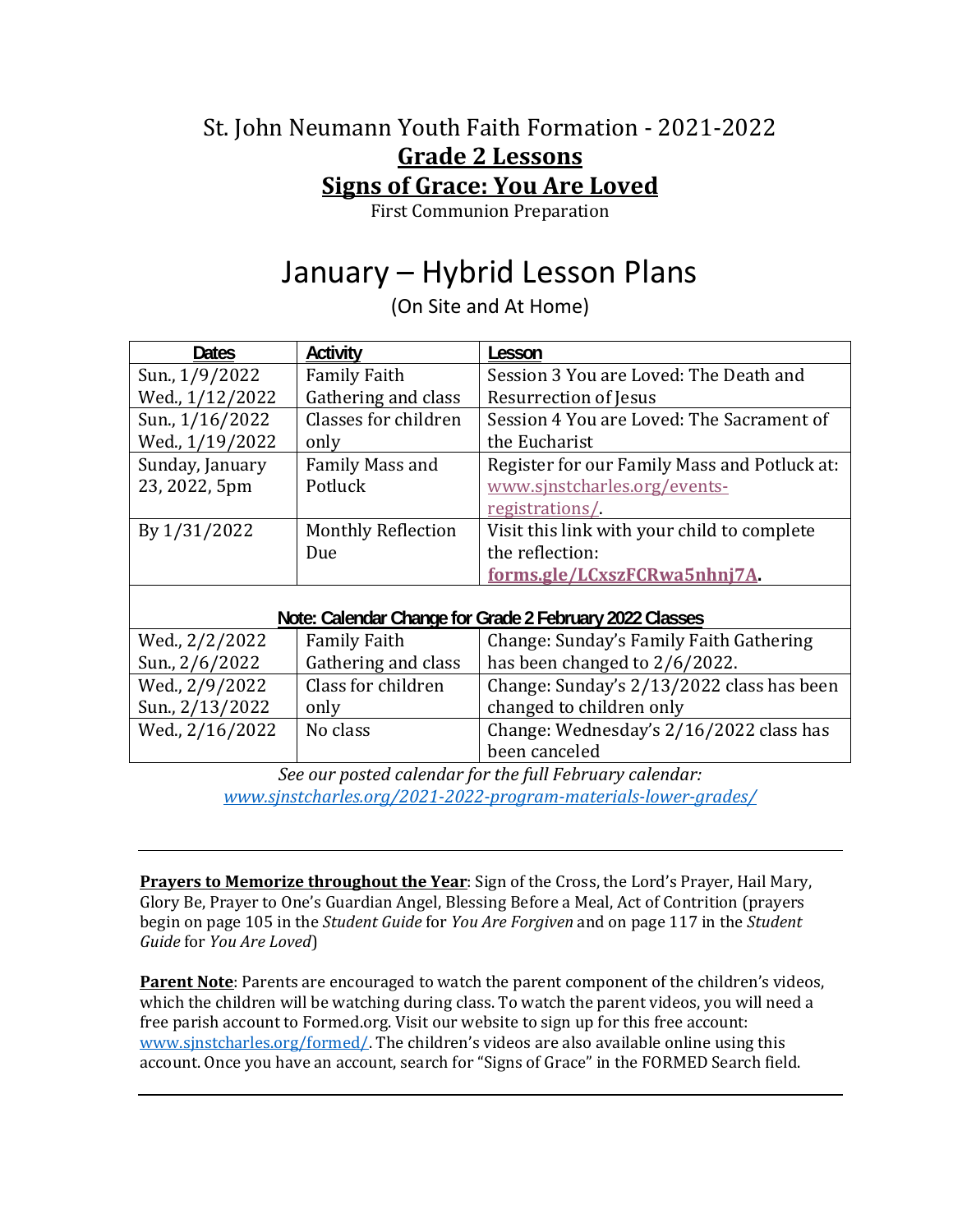# Session 3 Details

#### **Session 3 Loved Key Ideas**:

- 1. Jesus's Death, Resurrection, and Ascension into Heaven opened the gates of Heaven for the salvation of all God's children.
- 2. The Resurrection is Jesus's rising from the dead on the third day after his Death on the Cross.
- 3. The Ascension is when Jesus returned to the Father in heaven, forty days after his Resurrection.
- 4. Pentecost is when the Holy Spirit descended on Mary and the Apostles, fifty days after his Resurrection and ten days after Jesus ascended into Heaven. Pentecost is the birthday of the Church.
- 5. Grace is God's life in our souls. Sanctifying Grace is the gift of God's own divine life in us that makes us holy. Actual Grace is God's gift to help us in each moment to love God and make the right choices.
- 6. We are the Body of Christ and continue to mission of Jesus to be witnesses of his love wherever we go. The Eucharist strengthens us for this mission.



**Catechists and Children, complete in class**: Goal is to communicate the key ideas of Session 3.

- **Before class**, set up the classroom as you desire. All Session 3 pages and stickers should be taken out of the *Student Activity Book*, stapled, and be ready to be sent home with the children at the end of class.
- **Be on the upper level** for the Family Faith Gatherings (Sundays in Hoffman Center; Wednesdays in Hermes-Media Center) at the start time of the session. Once upstairs, get your grade-level sign, which will be in the white basket on a rolling cart. Therese will dismiss catechists and students to the lower level by grade about 10 minutes into the session. Lead students single file to lower-level classroom through stairwell by the nursery.
- **In the classroom: Session 3.** (35 min) Watch the *You Are Loved* Session 3 children's video, and complete Session 3 in *Student Guide,* concentrating on key ideas. Handout the Venerable Antonietta Meo saint cards. Be sure to send home the Session 3 pages and stickers from the children's *Student Activity Books*.
- **Return to parents** on upper level by: Sunday by 9:50 am and Wednesday by 6:50 pm. *Return your grade‐level signs to the white basket.*

#### **Classroom Handouts for 1/9/2022 and 1/12/2022**:

Venerable Antonietta Meo saint cards.



- Complete Session 3 Loved pages in the *Student Activity Books*.
- Complete "Jesus is Crucified and Laid in a Tomb" story in the *Book of Bible Stories*, pages 200-207.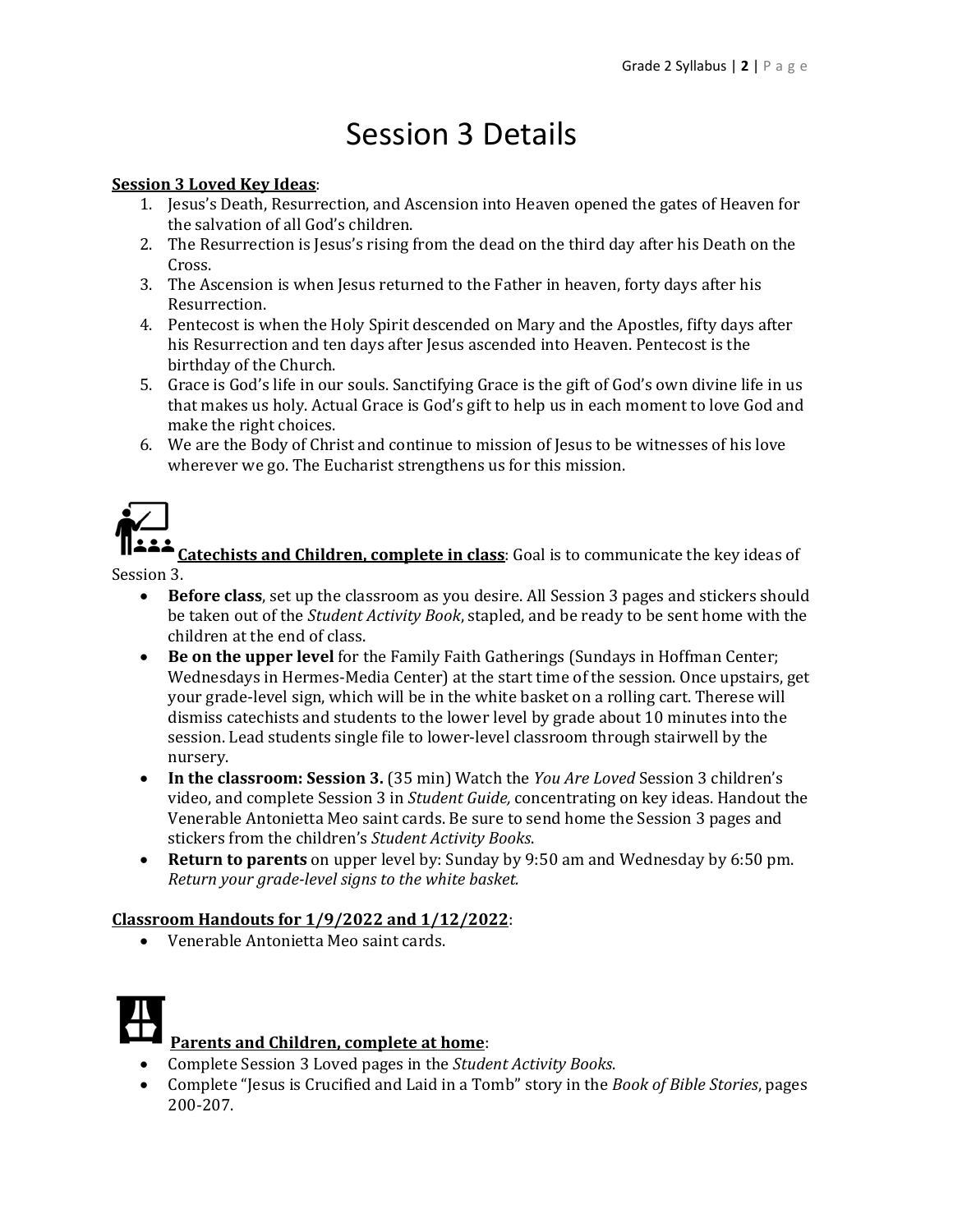- Parents, please watch the Episode 3 Presence parent video on Formed.org at: https://watch.formed.org/presence/season:1/videos/bread-for-the-journey. (See parent note above regarding a free parish account to Formed.org).
- If children would like to rewatch the Session 3 Loved children's video, they can do so on Formed.org at: https://watch.formed.org/you-are-loved-1/videos/you-are-loved-ep-3.

# Session 4 Details

### **Session 4 Loved Key Ideas**:

- 1. The Real Presence is the teaching that Jesus is really and fully present Body, Blood, Soul, and Divinity – in the Eucharist. Because of this, the Eucharist is the source and summit of our Catholic faith.
- 2. Jesus unites himself with us and gives us grace when we receive the Sacrament of the Eucharist worthily.
- 3. Jesus says that his Body is the true food and his Blood is the true drink that will give us eternal life. He is the true Bread from heaven.
- 4. Every tiny piece of the Host and every drop of the Precious Blood is Jesus Body, Blood, Soul, and Divinity. The Eucharist that we receive is the risen Body and Blood of Christ.
- 5. The Eucharist is so important in our Faith that we call it by many names, such as Eucharist (which means thanksgiving), the Most Blessed Sacrament, the Lord's Supper, Holy Communion, and Holy Sacrifice.



**Catechists and Children, complete in class**: Goal is to communicate the key ideas of Session 4. (75 min)

- **Before class**, set up the classroom as you desire. All Session 4 pages and stickers should be taken out of the *Student Activity Book*, stapled, and be ready to be sent home with the children at the end of class.
- Parents will drop off and pick up the children in the classrooms.
- Complete *You Are Loved* Session 4 in the *Student Guide,* concentrating on key ideas.
- Watch the *You Are Loved* Session 4 children's video.
- Handout the St. Tarcisius saint cards.
- Be sure to send home the Session 4 pages and stickers from the children's *Student Activity Books*.

### **Classroom Handouts for 1/16/2022 and 1/19/2022**:

St. Tarcisius saint cards.



### **Parents and Children, complete at home**:

Complete the *Student Activity Book* pages for Session 4 *You Are Loved*.